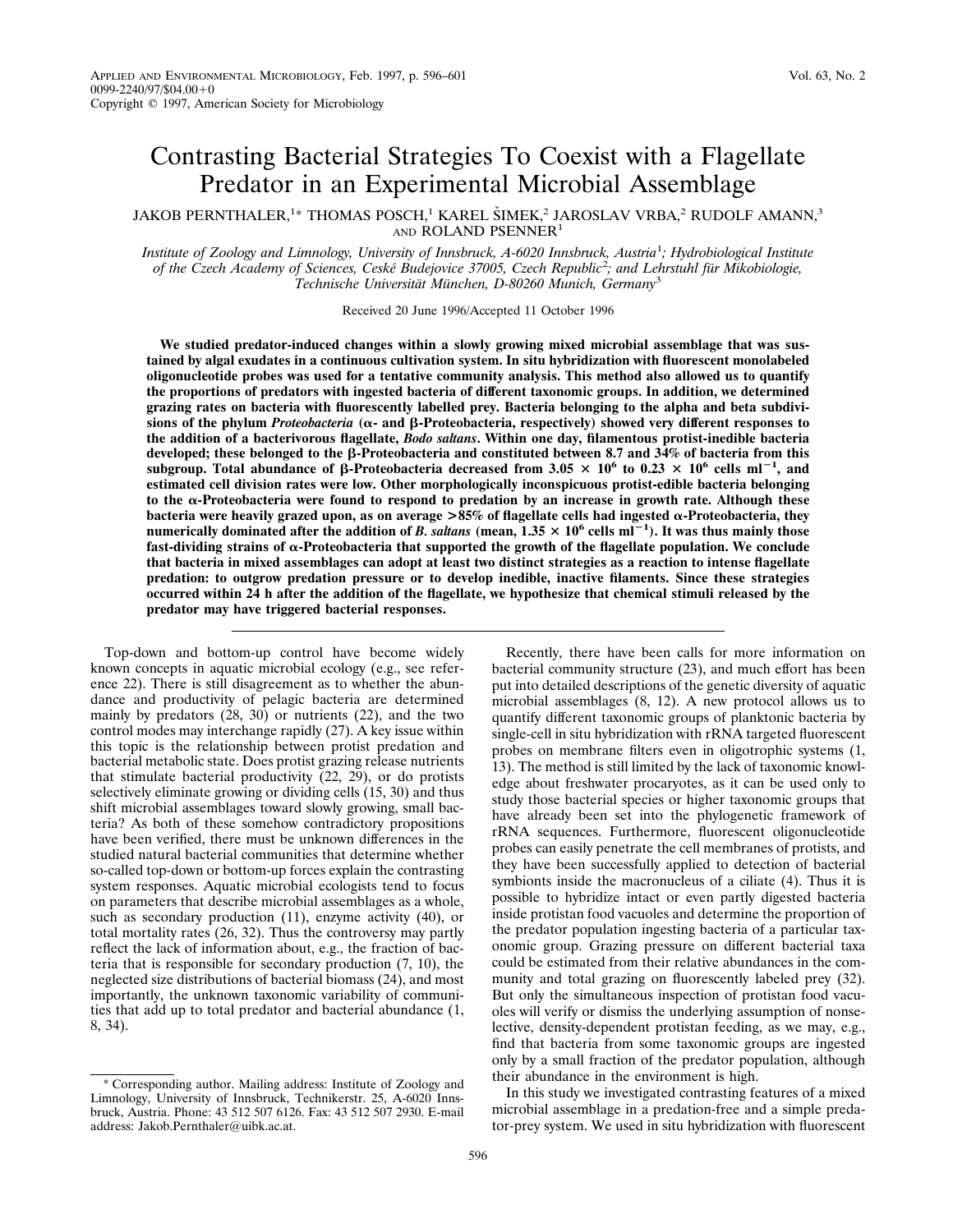oligonucleotide probes for a simple description of the microbial community. This method was also employed to detect bacteria of different taxonomic positions inside protistan food vacuoles. In particular, we combined taxonomic analysis with the measurement of protist feeding rates in order to estimate the growth and mortality of bacteria belonging to different subdivisions of the phylum *Proteobacteria* in the presence and absence of a bacterivorous nanoflagellate. By doing this we attempted to distinguish between contrasting bacterial survival strategies under heavy grazing pressure.

### **MATERIALS AND METHODS**

**Continuous-flow system.** The two-stage continuous culture we used as a model system is described in detail by Simek et al. (36). In the first stage we cultivated a phosphorus-limited population of a *Rhodomonas* sp. on a modified WC medium containing exclusively inorganic nutrients (36) at a dilution rate of 0.46 day<sup>-1</sup> and densities of around  $5 \times 10^4$  ml<sup>-1</sup>. The accompanying mixed bacterial assemblage reached densities of  $5.3 \times 10^6$  to  $10.9 \times 10^6$  ml<sup>-1</sup>. The outflow from this first-stage vessel was pumped into three parallel second stages (flow rates,  $0.25$  to  $0.28$  day<sup>-1</sup>). When the algal concentration in all vessels was stable for several days, one second-stage vessel (referred to as stage II/*Bodo*) was inoculated with the bacterivorous nanoflagellate *Bodo saltans*. Protists were separated from accompanying bacteria prior to inoculation by repeated rinsing with prefiltered (0.2-um-pore-size filters) tap water in an autoclaved filtration apparatus (for details, see reference 36). One second-stage vessel (stage II/control) without protists served as a control. The cultivation system was maintained at  $20^{\circ}$ C and under a 16:8-h (light:dark) illumination regime. Samples were taken for 12 days from all vessels at 24- to 48-h intervals.

**Bacterial and** *B. saltans* **abundances and protistan grazing rates.** Five milliliters of subsample for counts of bacteria and *B. saltans* was fixed with 2% formaldehyde, filtered on black membrane filters (Poretics; 0.2-µm pore size; diameter, 25 mm), stained with 4',6'-diamidino-2-phenylindole (DAPI) (0.2% [wt/vol]), and enumerated by epifluorescent microscopy (25). At least 400 bacteria and 100 protists were counted per sample (magnification,  $\times$ 1,250). Threadlike bacteria ( $>$ 10  $\mu$ m) (400 per sample) were counted separately at a magnification of  $\times 640$ .

The uptake of bacteria by *B. saltans* was estimated in short-term (10 to 30 min) experiments with fluorescently labeled bacteria (FLB) (32). FLB were produced from bacteria from the first stage of the cultivation system (for details of the procedure see reference 36). Hourly uptake rates were estimated from ingested tracer cells and the feeding period, assuming a linear ingestion rate. Total protozoan uptake of tracer particles was calculated as the product of flagellate abundance and their average uptake rates. The hourly loss of bacteria from the alpha and beta subdivisions of the phylum *Proteobacteria* ( $\alpha$ - and  $\beta$ -Proteobacteria) was estimated from the percentage of tracer addition and the relative proportions of the two subgroups of all DAPI-stained bacteria, assuming densitydependent grazing. The fraction of threadlike bacteria was subtracted from the total number of  $\beta$ -Proteobacteria, as these filaments could not be grazed upon by *B. saltans.*

**Whole-cell fluorescent in situ hybridization on membrane filters.** Twenty milliliters of sample from each variant of the cultivation system was prefixed with a drop of Lugol's solution and immediately decolorized with sodium thiosulfate. This procedure prevented algal and flagellate cells from disruption. Samples were filtered on white 0.2- $\mu$ m-pore-size polycarbonate membrane filters (Poretics Corp.; 50-mm diameter) in Nalgene plastic filter holders. Postfixation was performed by overlaying the filters with 4% paraformaldehyde in phosphatebuffered saline (pH 7.2) for 30 min at room temperature. The fixative was removed by gentle vacuum and the filters were rinsed with double-distilled water prior to removal from the filtration apparatus. Postfixation helped to attach bacteria, algae, and flagellates firmly to the filters during the hybridization procedure. Filters were air-dried and stored at  $-20^{\circ}$ C until further processing.

Hybridization with three different oligonucleotide probes was used in the context of this study: ALF, complementary to the 16S rRNA (positions 19 to 35) of  $\alpha$ -Proteobacteria, BET for  $\beta$ -Proteobacteria (23S rRNA; positions 1027 to 1043), and EUB for *Bacteria* (16S rRNA; positions 338 to 355) (3). The probes were fluorescently labeled with the indocarbocyanine dye cyanine CY3 (BDS, Pittsburg, Pa.) (3) and stored at  $-20^{\circ}$ C. Filters were cut in smaller sections before hybridization (0.5 to 1 cm<sup>2</sup>). Small plastic jars with slip-on lids (Brand, Wertheim, Germany) were used as hybridization chambers. A piece of blotting paper soaked in hybridization buffer was put into the jars in order to prevent the filter sections from drying out during the hybridization process. On this we placed a piece of a microscopic slide, which carried the filter section to be hybridized. The filter sections were covered with  $16 \mu$  of hybridization buffer containing 2  $\mu$  $(50 \text{ ng ml}^{-1})$  of the respective fluorescent probe and hybridized inside the sealed jars at 46°C for 90 min. Hybridization buffers consisted of 0.9 M NaCl, 20 mM Tris-HCl (pH 7.4), 0.01% sodium dodecyl sulfate (SDS), and a variable concentration of formamide (EUB, 0%; ALF, 20%; and BET, 35%). After hybridization, the filter sections were incubated in 20 ml of prewarmed washing buffer at 48°C for 15 min, rinsed with particle-free distilled water, and air-dried. The washing solution consisted of 20 mM Tris-HCl (pH 7.4), 5 mM EDTA (for probes ALF and BET), 0.01% SDS, and NaCl (EUB, 0.9 M; ALF, 0.225 M; and BET, 80 mM). To determine total bacterial abundance, the dried filter sections were placed on a microscopic slide and stained for 5 min with DAPI (final concentration,  $2.5 \mu g/ml$ . Filter sections were mounted in glycerol medium (Citifluor, University of Kent, Canterbury, England) and inspected by epifluorescence microscopy (Zeiss Axioplan). Filter sets for DAPI were 365/395/397, and those for CY3 were 535-550/565/610-675. Between 500 and 1,200 DAPIstained bacterial cells were counted on each hybridized filter (magnifications,  $\times$ 1,000 to 1,250). The fraction of cells stained with the respective fluorescent probe was enumerated from the same microscopic fields by switching between the two filter sets. We also inspected several unhybridized, DAPI-stained filter sections in order to check for other red fluorescent bacterium-sized particles (e.g., algal detritus). The reproducibility of the method was tested by repeated hybridization of sections from the same filter on different occasions. To determine the number of DAPI-stained cells that need to be enumerated for an accurate estimate of the hybridized bacterial fraction, we tested how the fraction of hybridized cells changed with increasing cell counts. Data from these counts were normalized by calculating

$$
d = abs(\frac{X_{\text{probe}}}{X_{\text{DAPI}}} - \frac{y_{\text{probe}}}{y_{\text{DAPI}}}) \times 100 \, [\%]
$$
 (1)

where *d* is the percent deviation of the hybridized fraction between *x* and *y* counted cells,  $\hat{x}$  is the lower count of CY3-stained ( $x_{\text{probe}}$ ) or DAPI-stained  $(x<sub>DAPI</sub>)$  cells, and *y* is the higher count of CY3-stained  $(y<sub>probe</sub>)$  or DAPI-stained  $(y<sub>DAPI</sub>)$  cells. Differences between  $x<sub>DAPI</sub>$  and  $y<sub>DAPI</sub>$  were in the range of 40 to 120 counted cells.

To gain information about the staining efficiency of the method, hybridizations with the eubacterial probe EUB were performed for all dates and treatments.

**Flagellate ingestion of different bacterial taxa.** In order to estimate the fraction of protists with ingested  $\alpha$ - and  $\beta$ -Proteobacteria, two additional series of filter sections from the treatment containing *B. saltans* were hybridized with probes ALF and BET as described above. Samples were stained with DAPI in order to locate protistan nuclei. At least 200 randomly selected flagellates per sample were inspected for CY3-stained bacteria inside food vacuoles. Care was taken to distinguish between ingested bacteria and cells attached to the surface of flagellates by switching between the two filter sets.

**Estimation of bacterial growth rates.** Bacterial growth rates in the first stage of the cultivation system were calculated as

$$
\Delta = \frac{\ln N_1 - \ln N_0}{t_1 - t_0} \text{ [h}^{-1]}
$$
 (2)

$$
\mu_{\text{st1}} = \Delta + D_{\text{st1}} \left[ h^{-1} \right] \tag{3}
$$

where  $\Delta$  is apparent growth from density changes between two consecutive samplings,  $N_{\rm O}$  is the abundance of  $\alpha$ - or  $\beta$ -Proteobacteria at time  $t_0$  (bacteria per milliliter),  $N_1$  is the abundance of  $\alpha$ - or  $\beta$ -Proteobacteria at time  $t_1$  (next sampling date) (bacteria per milliliter),  $\mu_{\text{st1}}$  is the growth rate of  $\alpha$ - or  $\beta$ -Proteobacteria in the first stage, and  $D_{\text{st1}}$  is the dilution rate of the first stage (per hour). In the second-stage treatments we modified the above formula to include the

various gain and loss processes.

$$
M = \frac{\text{TGR} + D_{s2} \times N_{s2} - D_{s2} \times N_{s1}}{N_{s2}} [\text{h}^{-1}]
$$
(4)

$$
\mu_{\text{st2}} = \Delta + M \left[ h^{-1} \right] \tag{5}
$$

where *M* is the total loss rate (mortality) of  $\alpha$ - or  $\beta$ -Proteobacteria,  $D_{\alpha}$  is the dilution rate of the respective second stage (per hour), TGR is the flagellate total grazing rate on  $\alpha$ - or  $\beta$ -Proteobacteria (bacteria per milliliter per hour) (in stage II/*Bodo*),  $N_{\text{st2}}$  is the abundance of  $\alpha$ - or  $\beta$ -Proteobacteria in the second stage (bacteria per milliliter),  $N_{\text{st1}}$  is the abundance of  $\alpha$ - or  $\beta$ -Proteobacteria, in the first stage (bacteria per milliliter), and  $\mu_{st2}$  is the growth rate of  $\alpha$ - or  $\beta$ -Proteobacteria in the second stage.

For the calculation of feeding rates on  $\alpha$ - and  $\beta$ -Proteobacteria from FLB uptake rates, we assumed that *B. saltans* feeds unselectively on different bacterial taxa, i.e., according to their relative abundances in the system, if bacteria are within the edible size range. This assumption will be discussed later. Growth rate calculations for the second stages must be regarded as rough estimates only, as the studied system was not in steady state, so that simple chemostat theory cannot describe it exactly. In addition, we tried to calculate precision intervals, using, if possible, the known error ranges of the various methods and assuming multiplicative error propagation.

#### **RESULTS**

**Bacterial and protistan abundances.** Initial bacterial numbers were about  $6 \times 10^6$  ml<sup>-1</sup> in all treatments. After the introduction of *B. saltans*, a 50% drop in bacterial abundance was observed. This was accompanied by the appearance of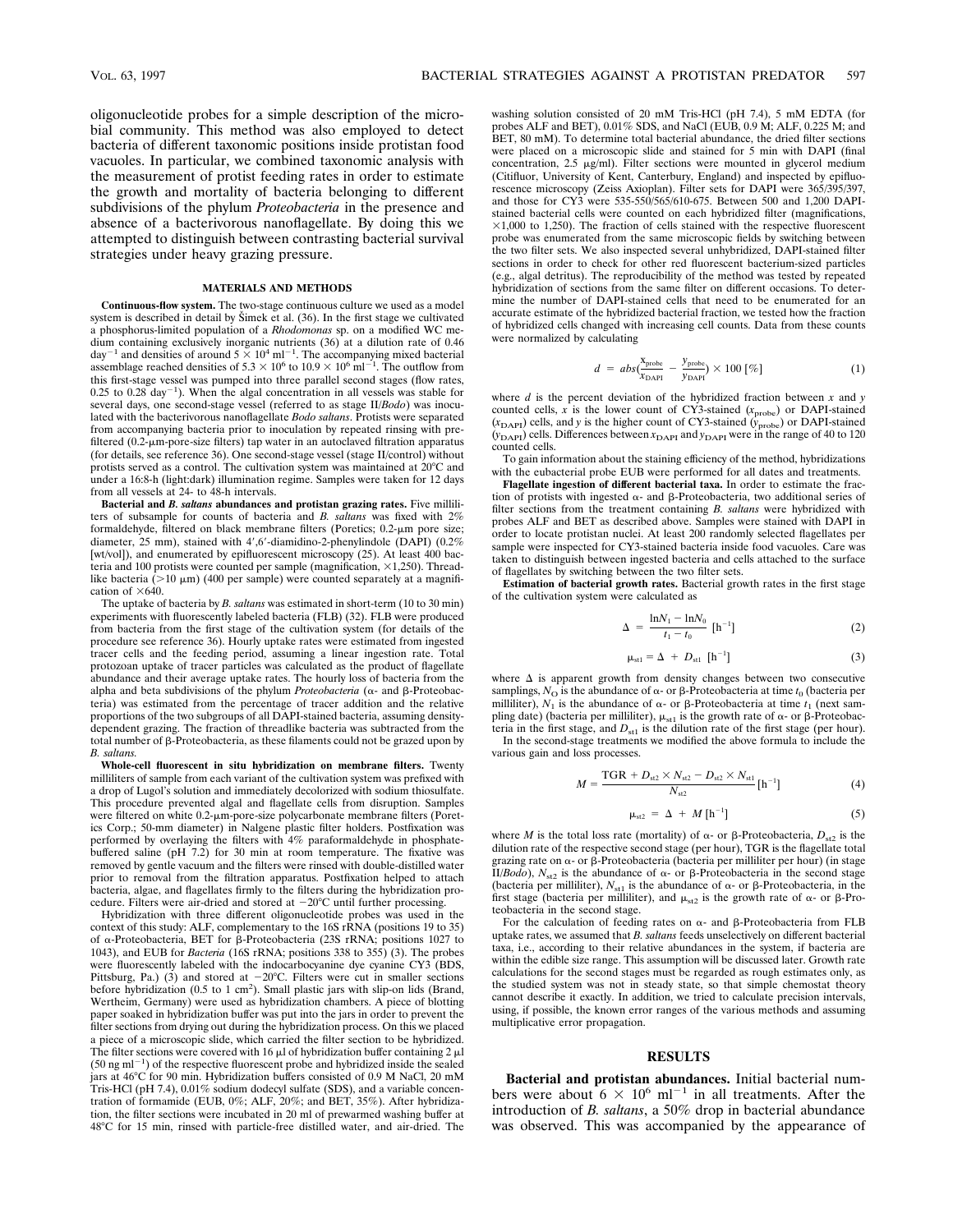TABLE 1. Percentages of DAPI-stained bacteria detectable with probe EUB

| Day            | % Bacteria detected |          |             |
|----------------|---------------------|----------|-------------|
|                | Stage 1             | Stage II |             |
|                |                     | Control  | <b>Bodo</b> |
| 1              | 86.2                | 81.3     | 90.1        |
| 2              | 88.1                | 96.2     | 97.6        |
| $\overline{3}$ | 88.0                | 92.6     | 80.2        |
|                | 94.1                | 90.3     | 92.2        |
| $\frac{4}{5}$  | 97.4                | 88.7     | 88.5        |
| 6              | 85.1                | 89.5     | 92.3        |
| 8              | 70.3                | 80.2     | 54.5        |
| 10             | 84.1                | 97.1     | 82.4        |
| 12             | 84.3                | 78.1     | 84.1        |
| Mean           | 86.4                | 88.2     | 84.7        |

large, inedible filaments (10 to  $>100 \mu m$ ), representing between 1.5 and 4% of total bacterial numbers. In the other treatments bacterial numbers increased to final values of between  $10.9 \times 10^6$  (first stage) and  $11.58 \times 10^6$  ml<sup>-1</sup> (stage II/control), and no threadlike bacteria appeared. *B. saltans* increased from  $0.25 \times 10^5$  to  $1.64 \times 10^5$  cells ml<sup>-1</sup> within 5 days after inoculation. Afterwards, abundances stagnated and decreased to  $1.05 \times 10^5$  ml<sup>-1</sup> at the last sampling date.

**In situ hybridization and bacterial community composition, and protistan grazing.** When more than 500 DAPI-stained cells were counted, the observed difference in the fraction of hybridized cells between two counts was  $\leq 5\%$ . In repeated hybridizations of the same filter sections the differences were between 1 and 14% (mean,  $8.2\%$ ;  $n = 10$ ). The detectability of bacteria in the cultivation system with probe EUB was usually between 78.1 and 97.6% of all DAPI-stained bacteria (Table 1). On one sampling date, however, only 70.3% of all cells stained with EUB in the first stage, and 54.5% stained in stage II/*Bodo.*

The abundances of a-Proteobacteria in stage II/*Bodo* increased almost threefold after the addition of the flagellate and then decreased to around  $1.5 \times 10^6$  ml<sup>-1</sup> and remained fairly stable during the following four days (Fig. 1a). Afterwards, a drop below the original densities was observed.  $\beta$ -Proteobacteria decreased by almost 1 order of magnitude within 2 days after inoculation with the predator and remained low (0.23  $\times$  $10^6$  to  $0.65 \times 10^6$  ml<sup>-1</sup>) thereafter (Fig. 1a). Between 8.7 and 34% of  $\beta$ -Proteobacteria formed large threads of  $>10 \mu m$  in length (Fig. 4a and b).

Within 1 day, the total grazing rate of the *B. saltans* population increased from  $0.34 \times 10^6$  to about  $1 \times 10^6$  bacteria ml<sup>-1</sup> h<sup>-1</sup> on day 3 (maximum,  $1.7 \times 10^6$  on day 8). Uptake rates ranged from 7.9 to 13.6 bacteria flagellate<sup>-1</sup> h<sup>-1</sup>. Figure 1b shows the estimated hourly standing stock loss of  $\alpha$ - and b-Proteobacteria when strictly density-dependent grazing is assumed.

Hybridized bacteria inside flagellate food vacuoles were clearly visible, and their fluorescence was usually as bright as the staining of bacteria hybridized on membrane filters. The majority of flagellates were found with one or several ingested particles that hybridized with probe ALF (Fig. 4c and d). During the second half of the investigation, this fraction decreased from .90 to about 70% of the total *B. saltans* population. On the other hand, only 26% of flagellates contained on average one BET-stainable particle on the first day after predator ad-

Abundance  $[10^6 \text{ m}]^{-1}$  $0.5$  $0.0$ TGR [10<sup>6</sup> bacteria mI<sup>-1</sup> h<sup>-1</sup>] 1.0 Alpha-Proteobacteria a b  $0.8$ Beta-Proteobacteria  $0.6\,$  $0.4$  $0.2$  $0.0$  $\overline{2}$ 3  $\overline{4}$ 5 10 1 6 8 12

3.5

3.0

 $2.5$  $2.0$ 1.5 1.0

a



Days

dition, but during the following days, this proportion was only around 10 to 15% (Fig. 2).

In the first stage, the growth rates of  $\alpha$ - and  $\beta$ -Proteobacteria were almost identical, reflecting the constant proportions between these two taxonomic groups in the cultivation system. Growth rates in the second-stage control vessel were usually around zero. In stage II/*Bodo* a-Proteobacteria showed signif-



FIG. 2. Abundance of flagellates with at least one ingested cell from  $\alpha$ - or b-Proteobacteria.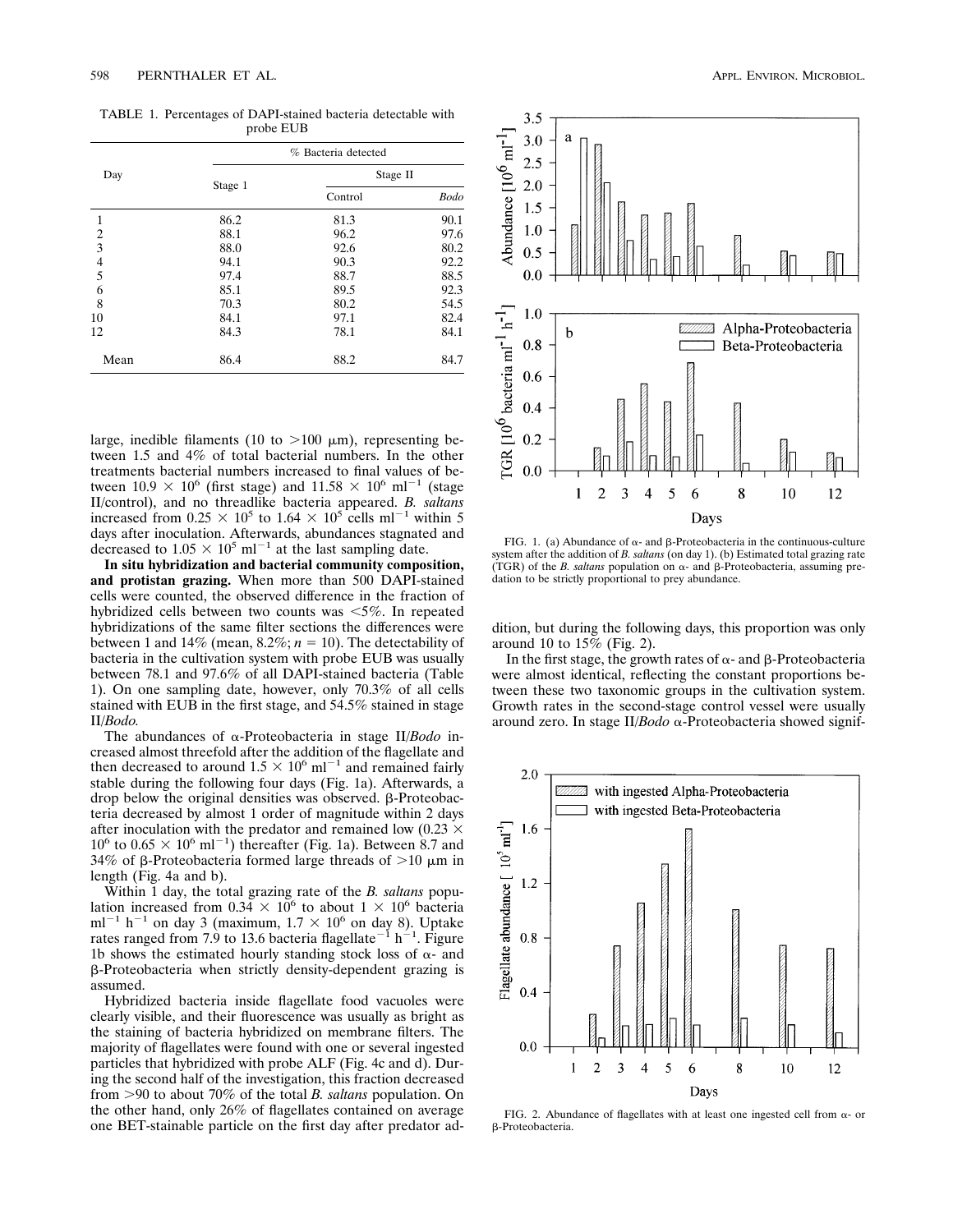

FIG. 3. Estimated growth rates of  $\alpha$ - and  $\beta$ -Proteobacteria in the different treatments of the continuous-culture system. Error bars are error estimates derived from individual precision levels of the parameters used for growth rate calculations, assuming multiplicative error propagation.

icantly enhanced growth rates (Fig. 3). Growth rates of  $\beta$ -Proteobacteria after the addition of flagellates were clearly higher than in the second-stage control vessel. However, regarding the large error intervals of the calculation method, those rates cannot be distinguished from growth rates in the first stage in six out of eight cases (Fig. 3).

### **DISCUSSION**

The growth rate estimates for the two bacterial subgroups (Fig. 3) are an attempt to quantify the counterintuitive observations that  $\alpha$ -Proteobacteria were proportionally and absolutely increasing in the assemblage after inoculation with *B. saltans* (Fig. 1a) but at the same time were subject to much more intensive predation (Fig. 1b and 2). The estimated cell division rate of  $\alpha$ -Proteobacteria increased by 1 to 2 orders of magnitude in the presence of the predator. This means that these cells went through 50 to 75 successive generations during the 12 days, whereas there was practically no growth in the parallel control vessel (Fig. 3). These calculations can be criticized for the assumption of density-dependent flagellate grazing on bacteria from the two subgroups. However, as over 80% of flagellates contained particles that hybridized with probe ALF (Fig. 4c and d), grazing on  $\alpha$ -Proteobacteria must have been at least proportional to the abundance of cells from this taxonomic group. *B. saltans* showed high total grazing rates on fluorescently labelled prey and steeply increased in abundance during the first days of the experiment (36). We thus conclude that the ingested  $\alpha$ -Proteobacteria were nutritionally adequate to support high flagellate growth. Our results agree with the conclusions of González et al. (15) that heterotrophic flagellates preferably feed on growing bacterial cells.

b-Proteobacteria, on the other hand, were ingested by a small fraction of the *B. saltans* population (Fig. 2) but strongly decreased in numbers. This can be explained by a low cell division rate of some strains within this group. About one-fifth of the  $\beta$ -Proteobacterial community was able to form long protist-inedible threads. Within the remaining 80%, at least one additional mechanism of grazing avoidance might have been present: we found about 15% of *B. saltans* cells (which corresponded to  $2 \times 10^4$  flagellates) containing generally one particle that hybridized with BET. In the case of density-dependent flagellate feeding, the *B. saltans* population should have consumed almost 10 times as many β-Proteobacteria per hour, i.e.,  $1 \times 10^5$  to  $1.5 \times 10^5$  ml<sup>-1</sup> (Fig. 1b), which would imply a particle digestion time of 5 to 10 min. As this is much lower than published digestion rates of bacterivorous flagellates at comparable temperatures (14, 31), we suggest that flagellates were consuming b-Proteobacteria at a lower rate than in the case of random encounter foraging. A varying preference for different bacterial strains by *B. saltans* has been observed before (20).

Threadlike b-Proteobacteria constituted over 50% of total bacterial biomass in stage II/*Bodo* during the second half of the investigation (Fig. 4c and d; see reference 36). The rapid production of biomass by filamentous bacteria after the introduction of flagellates suggests that the presence of the predator stimulated a different type of physiological shift-up, i.e., cell elongation. It is remarkable that the formation of filaments from rod-shaped b-Proteobacteria occurred within 24 h after the addition of *B. saltans*, whereas no more increase in abundance or biomass of threadlike cells was observed during the remaining study period (36).

The sudden increase in bacterial cell size (36) or division rate may have been indirectly favored by protistan grazing through a recycling of nutrients (29). One possible explanation lies in the elemental composition of the respective organic material released by grazing. Bacteria contain more phosporus per unit carbon than algae (38), and Bloem et al. (5) found that bacterivorous flagellates greatly enhanced phosphorus remineralization in a comparable system. Phosphorus was the limiting factor for algal growth in our cultivation system (36), and bacterial growth was probably directly or indirectly limited by this nutrient, too.

Several studies describe a variety of bacterial physiological shift-ups induced by protist predation. The nitrifying activity of *Nitrosomonas europaea* was enhanced when it was selectively grazed upon by the flagellate *Adriamonas peritocrescens* (39). In a two-stage continuous cultivation system, bacterial  $[^3H]$ thymidine incorporation per cell was twofold higher during intense predation by the flagellate *Monas* sp. (5). Shikano et al. (33) observed cell elongation of an unknown bacterial strain into long threads in the presence of the bacterivorous ciliate *Cyclidium* sp. Grazing by heterotrophic flagellates enhanced bacterial enzymatic digestion of *Peridinium* cell walls in lakewater (30). Gurijala and Alexander (16) found that within a mixture of several different bacteria those species survived in the presence of a *Tetrahymena* sp. "that grew quickly before the onset of active predation," which agrees with the observed overshoot of  $\alpha$ -Proteobacterial abundance in our culture system immediately after the addition of *B. saltans* (Fig. 1a). The rapid physiological responses of bacteria from both taxonomic groups to the presence of *B. saltans* raise the question of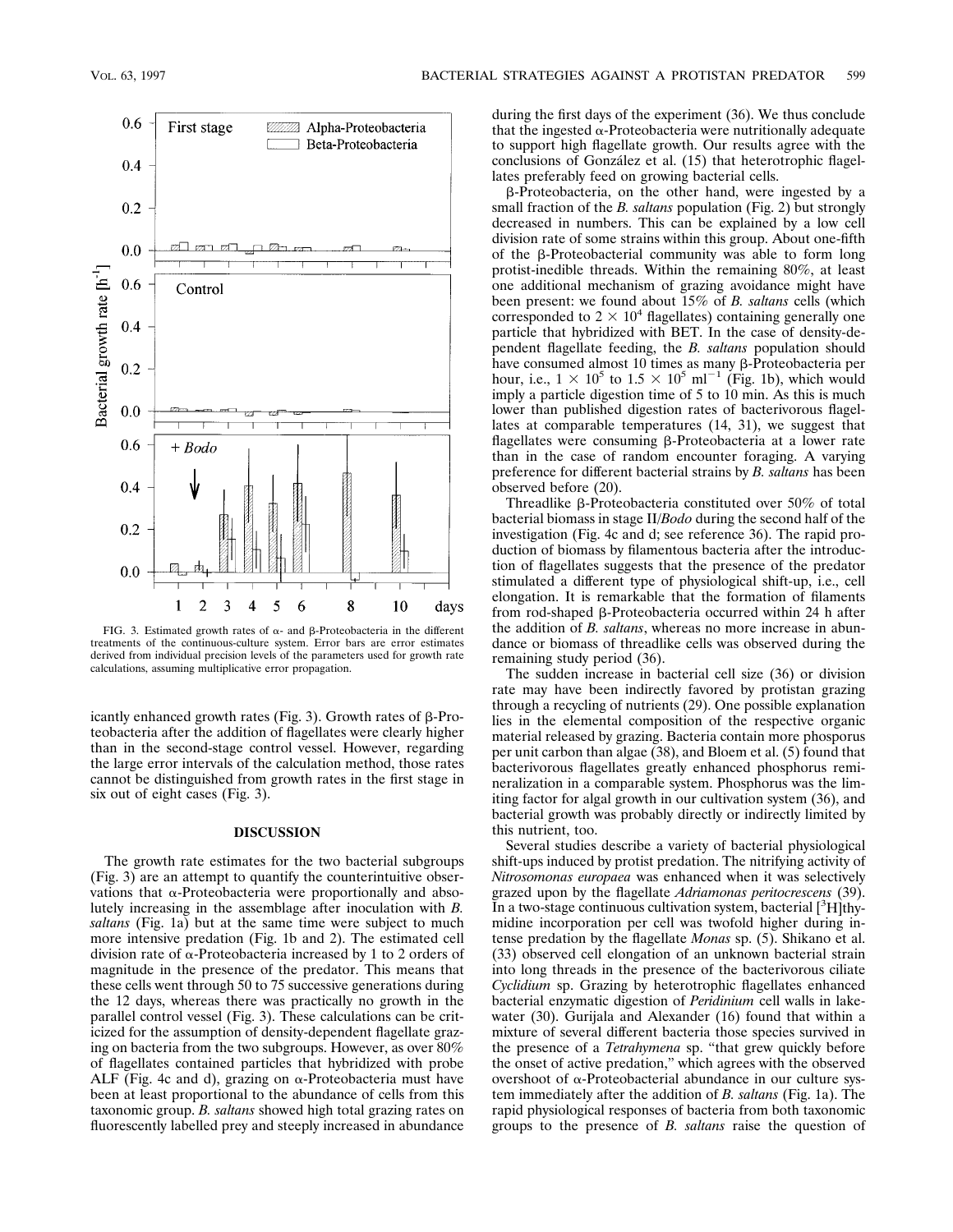

FIG. 4. Epifluorescence micrographs. (a) Bacteria hybridizing with probe BET before the addition of *B. saltans*; (b) threadlike  $\beta$ -Proteobacteria 24 h after inoculation with flagellates (green excitation; CY3 staining); (c and d) a-Proteobacteria ingested by *B. saltans* (encircled); (c) UV excitation (DAPI staining); (d) same microscopic field (green excitation; CY3 staining (hybridized cells). Magnification,  $\times$ 1,250. Bar, 8  $\mu$ m.

feedback mechanisms between predator and prey. We hypothesize that there might be one or several morphogenetic factors released by flagellates, stimulating, e.g., bacterial cell size increase or cell division. Such chemical cues are well-described for other planktonic predator-prey systems (9, 19, 37).

Our continuous-culture system does not resemble a pelagic microbial community in general but probably mimics a very distinct period during seasonal succession: it describes in a simplified way the simultaneous effects of substrate input and the sudden development of a predator population on a mixed bacterial community, which is, e.g., the case during the spring phytoplankton bloom in temperate lakes (41). A phenotypic community shift within a natural bacterioplankton assemblage during the spring phytoplankton bloom caused by flagellate predation has been described recently (24), and such shifts could also be artificially induced via food web manipulation inside limnocorrals (18). The appearance of filamentous bacteria in response to predation (17) might thus reflect the rise of specific genotypes of  $\beta$ -Proteobacteria also within natural planktonic communities. On the other hand, some species within the bacterioplankton can be expected to adopt a "high division rate strategy" as a response to grazing pressure (Fig. 3), as postulated by Simek et al. (36). The observed physiological strategies, together with other ones, such as cell size reduction (21, 35), toxicity, or motility (15, 21), increase the complexity of possible ecological relationships between different bacterial populations and their predators in natural planktonic communities.

In situ hybridization of bacteria inside protistan food vacuoles offers a new possibility for analyzing predator effects on the composition of mixed bacterial assemblages. This additional information may be limited, but on the other hand, no prior manipulation of either predator or prey is required. This method may allow much more detailed studies, e.g., about the fate of artificially introduced, pathogenic, or genetically engineered microorganisms in aquatic ecosystems. In addition, liv